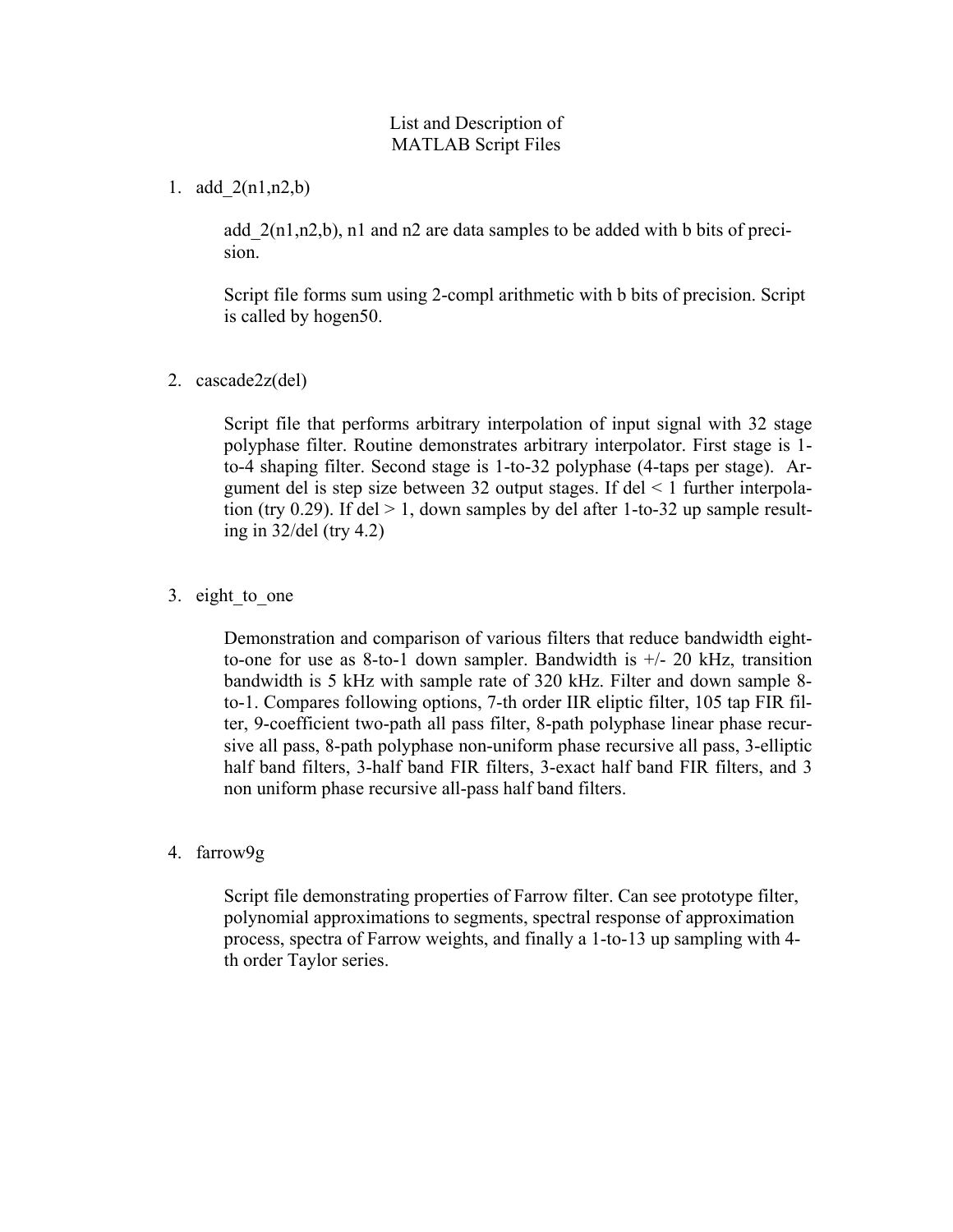5. filter\_8

Demonstration of efficient 1-to-8 up sampler. Input sample rate is 8 kHz, input bandwidth 3.5 k Hz. 12 bit dynamic range. Recursive all-pass half band filter chain. First stage has 5 coefficients, second stage has 2-coefficients, and third stage has 2-coefficients. Total workload is approximately two multiplies per output sample point. Script file generates a comb of sinusoids spanning input frequency span.

6. filter\_ten\_a

Animated spectra and time response of 10-stage polyphase filter bank. Can move single tone through filter bank via a slider control or by a scheduled FM sweep. Can view time series in each channel or can view spectrum in each channel. Program starts by depressing one of 4 GUI push buttons. This file calls filter ten a call

7. filter ten a call

Script file called by filter ten a to animate time and spectral representation of input and output of 10-channel channelizers.

8. filter ten  $x(flag)$ ,

flag = 1 for  $1/f$  stop band, flag = 0 for equiripple side lobes.

Script file for 10 path polyphase filter, presents time and frequency response of channels as well as time and frequency response of multiple tones residing in three of the channesl. Also compares time, frequency, phase, and group delay of ten channels.

9. fredfil3(initval)

Script file, function fredfil3(a0) is called by polyz3 to operate interpolator example based on all-pass recursive filter.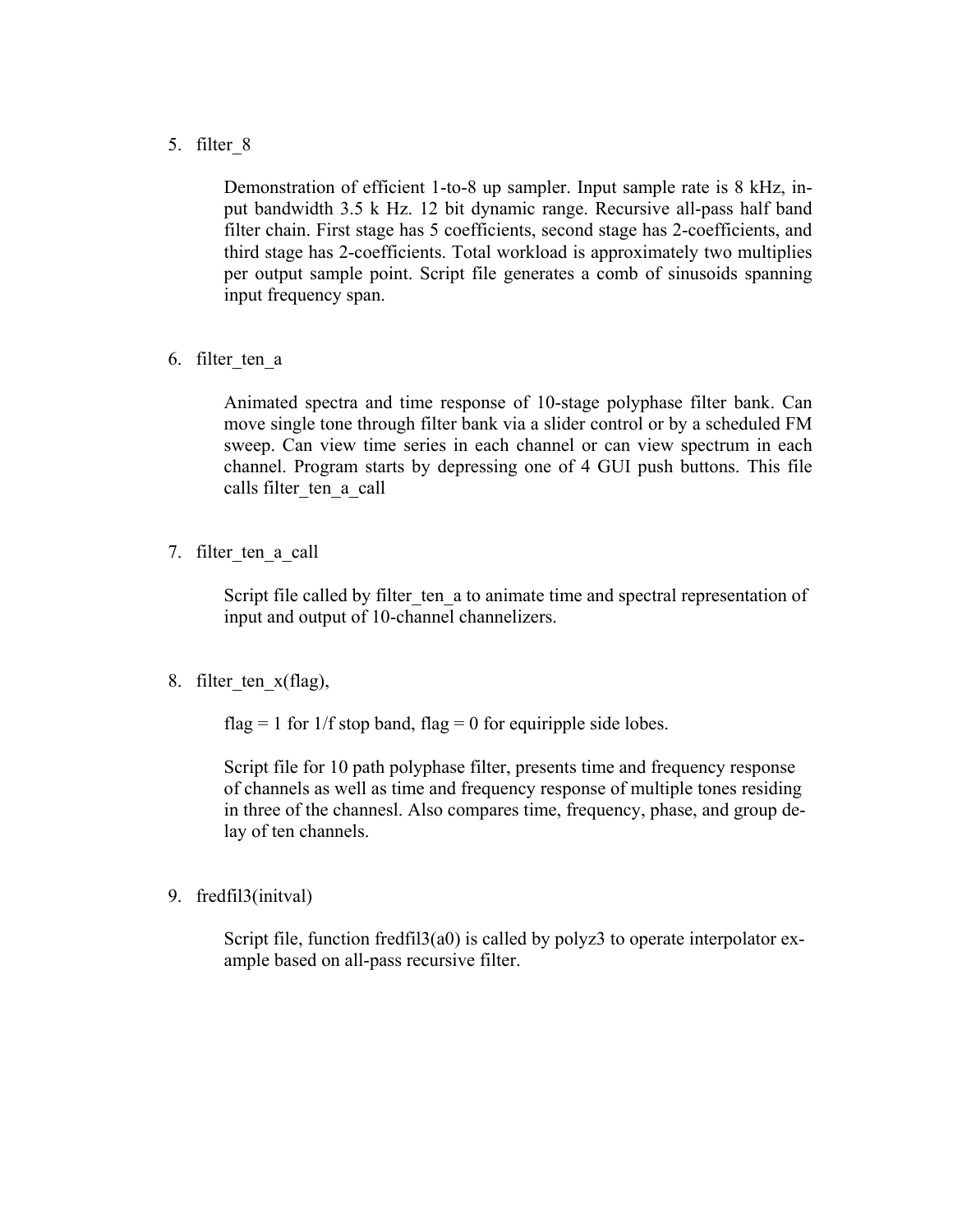### 10. hilb\_dem

Script file demonstrating the frequency response, time response and pole-zero diagram of a half band filter as a base band and a quarter sample rate pass band filter converted to Hilbert transform filter. Illustrates time domain and spectral representation of sinusoid at input and output of Hilbert transform filter along with analytic signal representation of same signal.

# 11. hogen\_16a

Script file demonstrating 1-to-16 up sampling with a 3-stage Hogenauer filter operating on a shaping filter with 4-samples per symbol. Time and frequency descriptions at various points in processing chain

## 12. hogen\_16b

Script file demonstrating 1-to-16 up sampling with a 4-stage Hogenauer filter operating on a shaping filter with 4-samples per symbol. Time and frequency descriptions at various points in processing chain

#### 13. hogen\_16c

Script file demonstrating 1-to-16 up sampling with a 3-stage Hogenauer filter operating on a shaping filter with 5-samples per symbol. Time and frequency descriptions at various points in processing chain

#### 14. hogen  $50$ (mm,n bits)

hogen 50(mm,n bits), mm is down sampling ratio less than 50, n-bits is bit width of accumulators

4-stage Hogenauer filter for mm to 1 down sampling. Integer implementation simulating 2-complement arithmetic with n\_bit accumulators. Script file calls add 2 script file. Hogen50 (mm, n bits) try hogen50(20, 23) then hogen50(20, 22)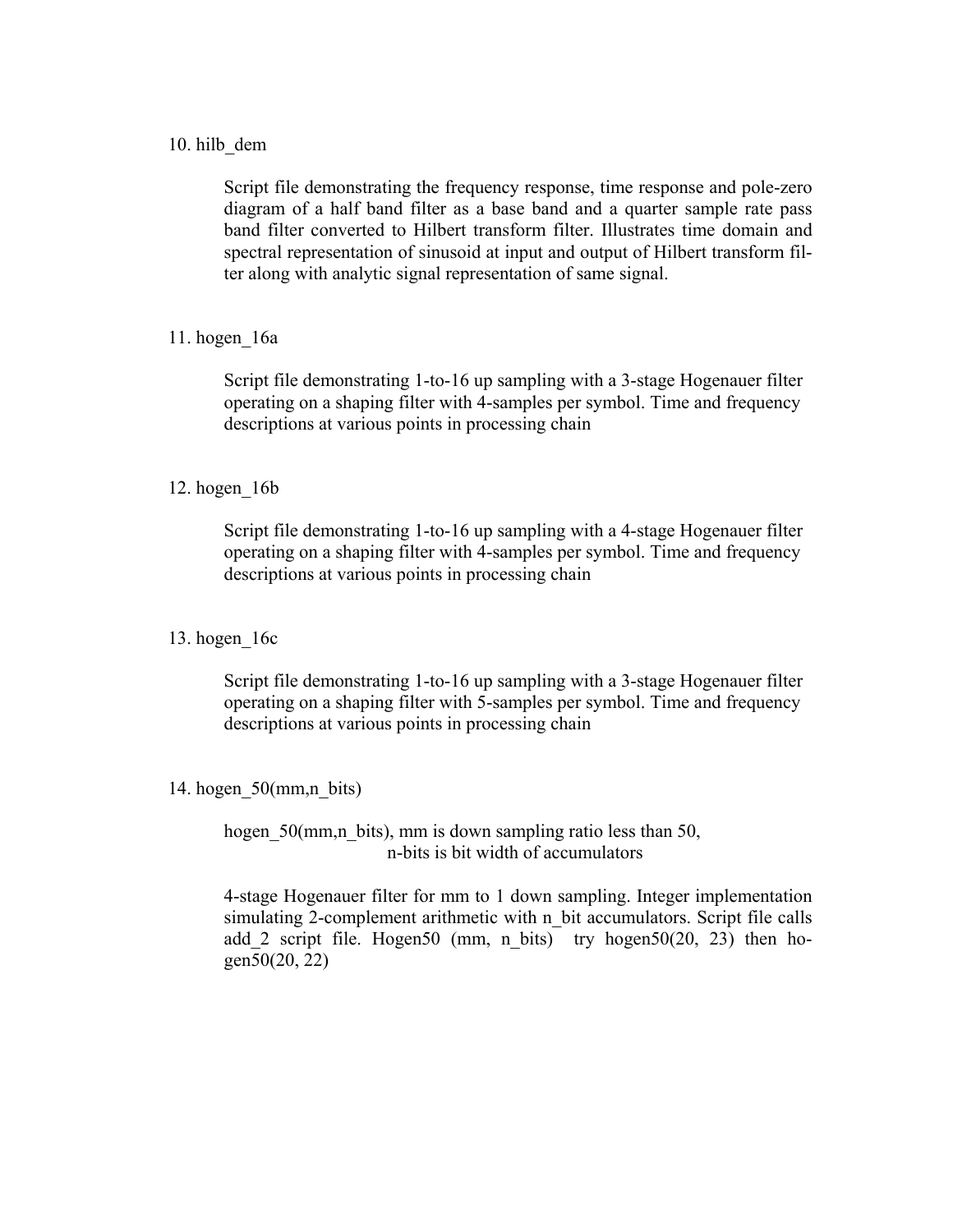### 15. interp\_x1

Script file, GUI driven demonstration of arbitrary resampling of input signal by 5-path, 4th order Farrow filter. Figure presents time and frequency descriptions of input and output waveforms. GUI sliders change input frequency and up-sample ratio, while pushbuttons enable zoomed frequency response as well as selects sinewave or triangle wave. Can see spectral artifacts rise as frequency of input signal exceeds design limit. Script file calls interp x1 call.

# 16. interp\_x1\_call

Script file that performs arbitrary resampling with 5-path, 4th order Farrow Filter. Designed for 60 dB artifact levels

## 17. interp\_x2

Script file, GUI driven demonstration of arbitrary resampling of input signal by 128-path polyphase filter. Figure presents time and frequency descriptions of input and output waveforms. GUI sliders change input frequency and upsample ratio, while pushbuttons enable zoomed frequency response as well as selects sinewave or triangle wave. Can see spectral artifacts rise as frequency of input signal exceeds design limit. Script file calls interp\_x1\_call.

#### 18. interp\_x2\_call

Script file that performs arbitrary resampling with 128 path Filter. Designed for 60 dB artifact levels

### 19. iso\_filter

Fractional octave bandwidth ISO standard filter bank implemented by recursive all-pass band pass filters, along with recursive all-pass low-pass half band filters.

#### 20. iso\_filter\_2

Fractional octave filter bank, 12 filters per octave implemented as passband recursive all-pass filter bank and recursive all-pass half band filters that down sample successive octaves into filter bank at successively reduced sample rates.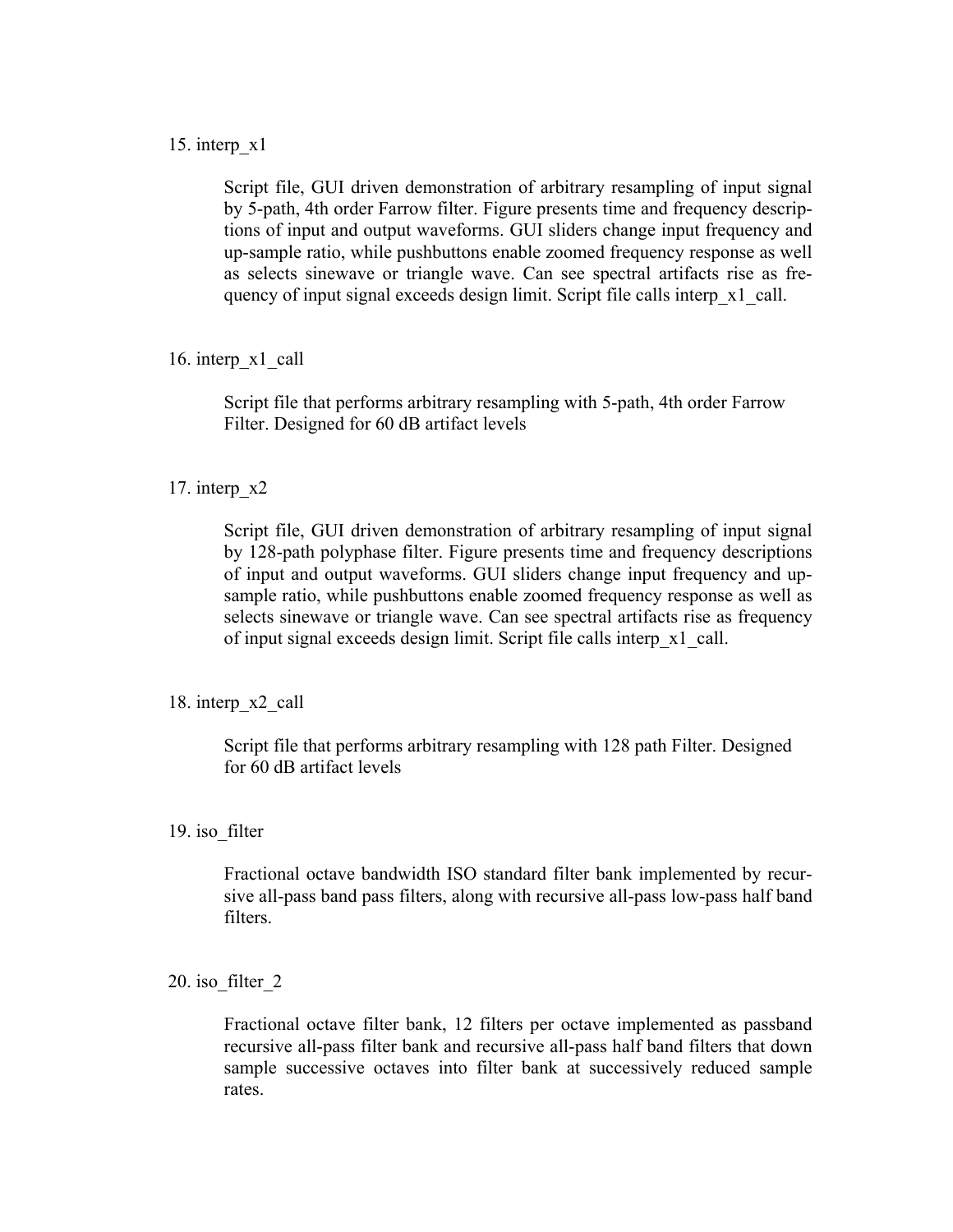### 21. lineardesign\_2

Graphical user interface (GUI) driven script file presents coefficients of Mpath recursive all-pass filters with approximately linear phase. Two-path filters are an obvious subset of this filter design. Five figures are formed by lineardesign 2. These include the GUI figure which presents the frequency response, a figure that presents the impulse response, a figure that presents the phase response, a figure that presents the group delay response, and the polezero diagram of the designed filter. The GUI allows selection of number of paths, number of coefficients per path, and the stop band frequency edge. There are parameters used by the design routine that can be altered by the user, these include, number of iterations in the design process, a parameter initialized to 20, the frequency resolution of the process, a parameter initialized at 300. After a response to the design cycle initiated by depressing the *compute* button, the user can depress the *reiterate* button to continue with additional iterations. The initial design exhibits 1/f spectra side lobe response while the reiterated design converges to equal-ripple stop band response. One additional option permits the user to move the stop band zeros to alter the stop band behavior. This routine calls 10 other script files which are bundled with the lineardesign\_2 script file in a sub file called lineardesign.

The M-path filter designed by this routine contains first order and second order polynomials in Z^M. The denominators of these polynomials are of the form:

and

 $Z^{\wedge}2M$  + a\_1  $Z^{\wedge}M$  +a\_2

 $Z^{\wedge}M$  + a\_1,

The zero path contains delay only with the denominator of the form

 $Z^{(k*M*(M-1))}$ 

Where M is the number of paths and R is the number of second order segments in each path. Each of the remaining M-1 paths also has a cascade delay of the form:

Path(r) delay = 
$$
Z^(-r)
$$
, r = 1, 2, 3, ..., M-1

When the filter is used as a resampling filter, invoking the noble identity, the polynomials revert to first and second polynomials in Z, the zero path reverts to delay  $Z^{\wedge}$ (-R<sup>\*</sup>(M-1)) and the indexed path delays are absorbed in the equivalent input or output commutator.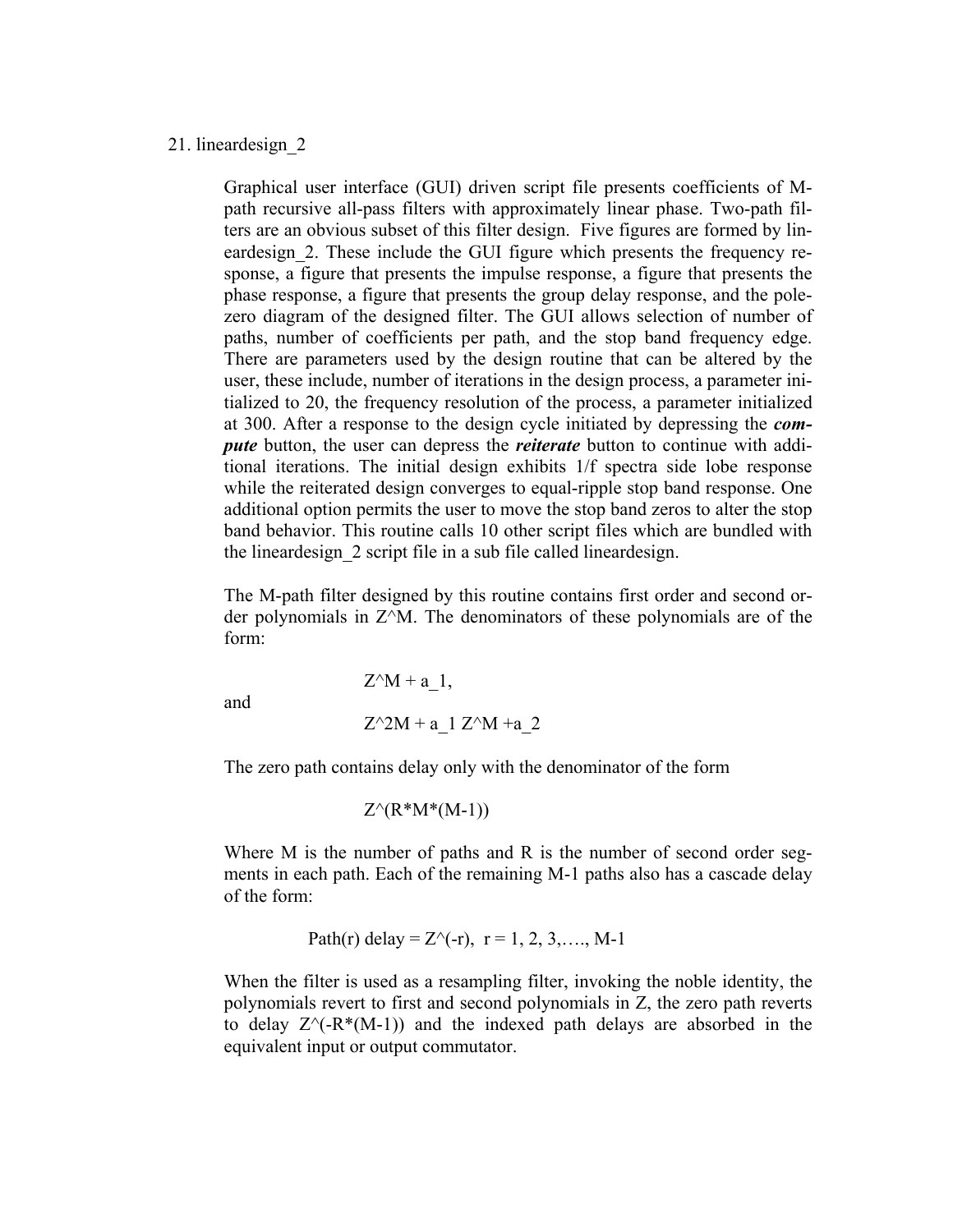The denominator roots and the denominator coefficients of each path are presented to the MATLAB command window when the *compute* button is depressed on the GUI figure.

# 22. lin\_p2

Script shows comparison of two high performance half band filters, FIR and linear phase recursive all-pass filter. Recursive half band designed with lineardesign 2.Various figures compare roots of two filters, frequency response, time response, phase response, group delay response, in band amplitude and group delay ripple.

#### 23. myfrf

Script file that modifies remez algorithm so that low pass filters designed by the remez algorithm exhibit 1/f rate of side lobe decay. Used as:

h1 = remez(49,  $[0 100 200 1000]/1000$ , {'myfrf',  $[1 1 0 0]$ },  $[1 10]$ )

as opposed to standard call

 $h2 = \text{remez}(49, [0 100 200 1000]/1000, [1 1 0 0], [1 10])$ 

#### 24. poly phase

Script file presents an illustration of how Nyquist zones in a 10-to-1 down sampled signal acquire unique phase profiles as a function of input time delay. This is an animated view of adjacent Nyquist zones:

#### 25. polyphase\_30a

Script file illustrating 30 stage polyphase partition. Signal is followed through resampling steps. Signal is seen at input rate, at down sampled and aliased output rate in two polyphase arms, and at down sampled and phase corrected un-aliased output rate. A sparse signal set lets us examine residual spectral levels in empty spectral bands.

#### 26. polyphase\_50a

Script file illustrating 50 channel channelizers. Tones in each channel are separated and time response and spectra of each channel are displayed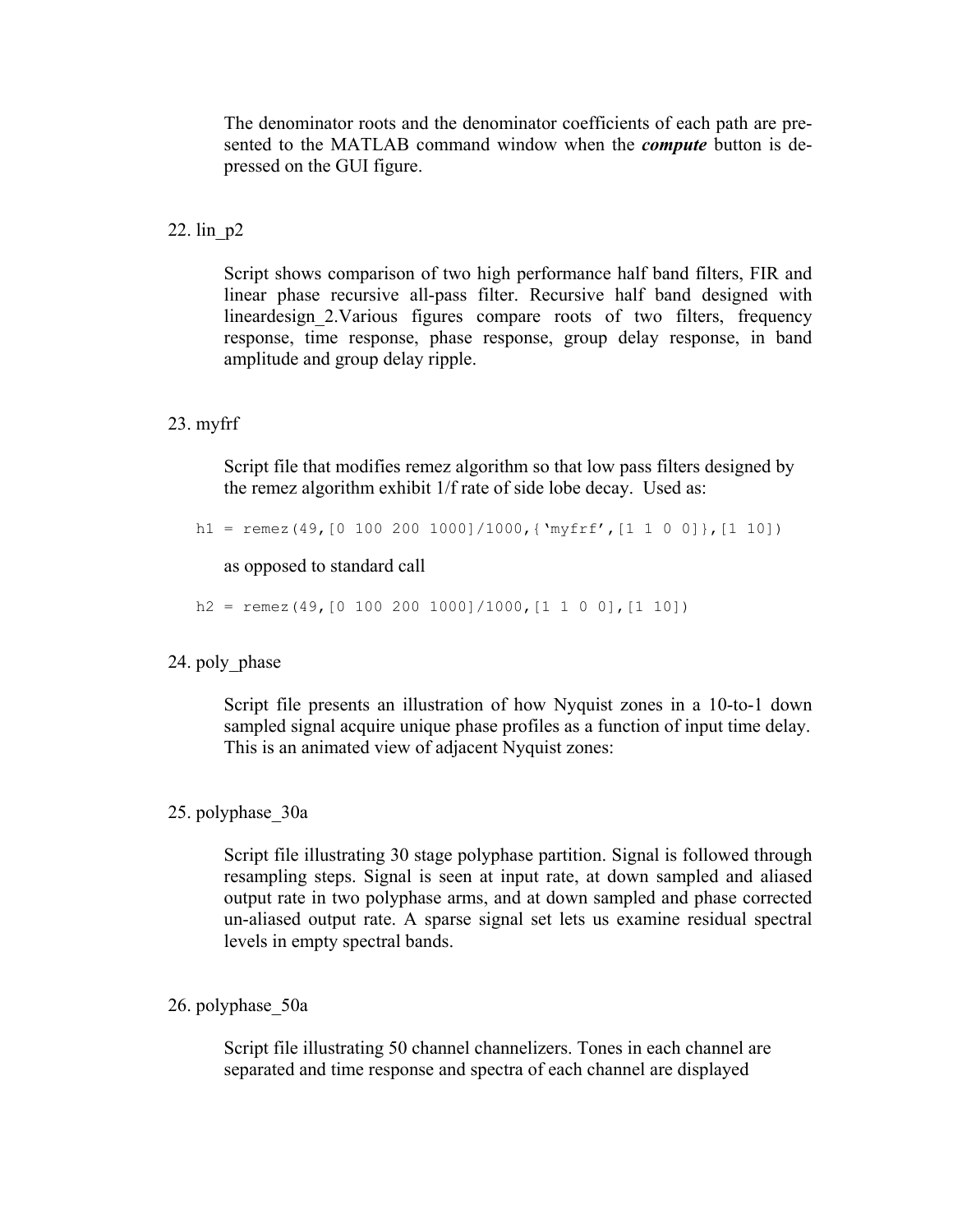## 27. polyphs2

Function demonstrates 1-to-5 up sampling polyphase fir filter. Figures show amplitude and phase responses of prototype filter and polyphase partition. Figures track a sinusoid at various points in 1-to-5 up sample process.

# 28. polyz3

Script file polyz3 forms cascade of two recursive all-pass filters and adjusts the parameter alpha in each to demonstrate use the filters as a variable time delay network. Script calls fredfil3(alpha). Animated display showing phase and group delay of filter along with spectrum and time response of signal being filtered by all pass network.

# 29. nyq\_4

Script file that presents coefficients of a square-root Nyquist filter designed with the remez algorithm. By not restricting the taper to match the cosine taper the filter exhibits significantly lower out of band side-lobe levels and reduced level of in-band ripple. Used as:

$$
h1 = n y q_4 (f_s y m bol, f_s mpl, alpha)
$$

and in particular,

$$
h1 = nyq_4(1, 4, 0.25)
$$

designs a square-root Nyquist filter with 4-samples per symbol, with roll off equal to 25% of symbol rate. When running the program, a prompt requests the user to enter a desired filter length in symbols and suggests a good length. If the user enters the suggested prompt value, the resulting filter will exhibit -80 dB side lobe levels with a 1/f fall off. If the user responds with a larger or small value than the suggested prompt level, the filter design will exhibit greater or lesser level side lobe levels. Script file calls standard remez algorithm and myfrf script file.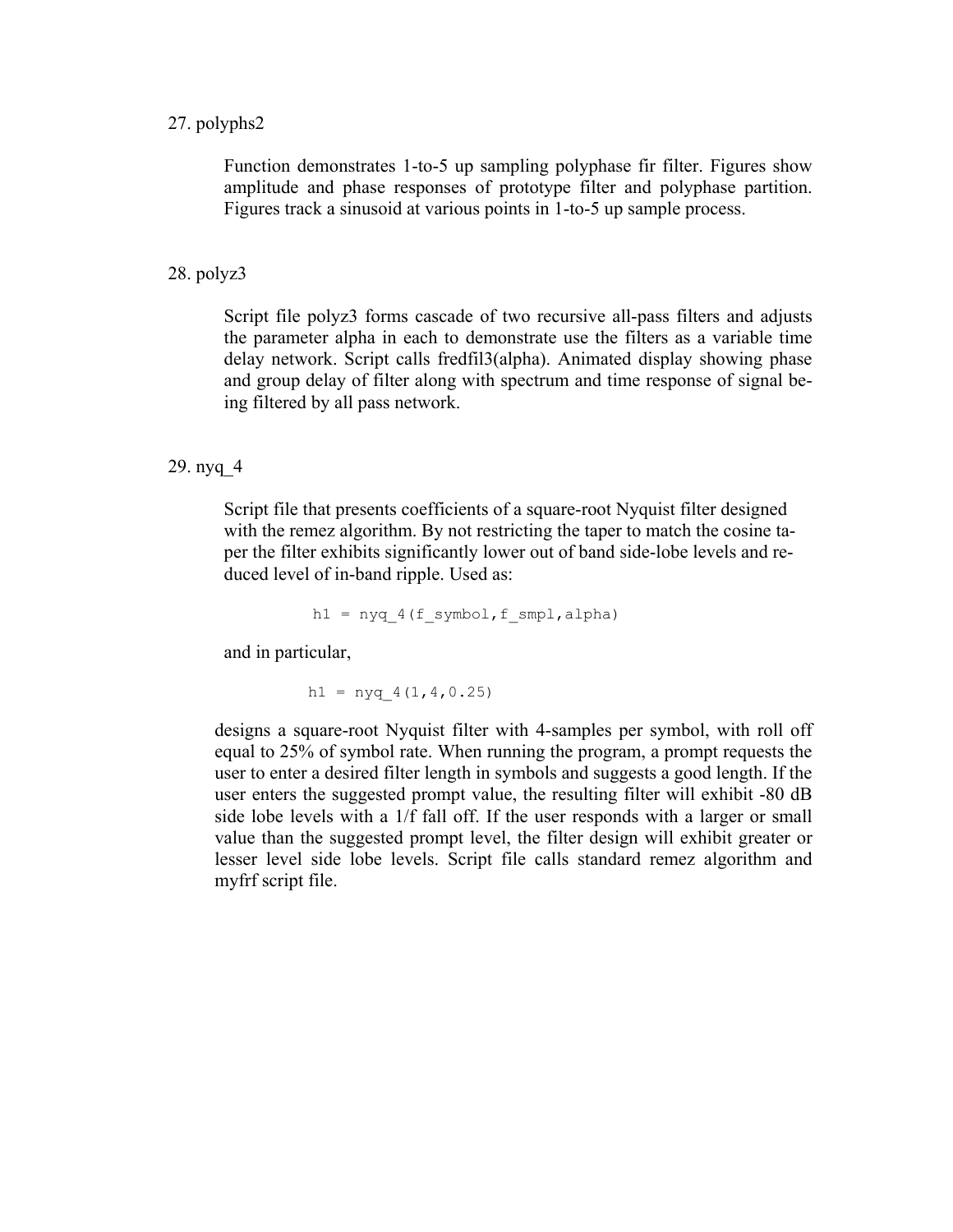#### 30. receiver\_40a

Script file illustrating 40 channel polyphase filter bank to access 30 channels with symbol rates of 20 MHz, separated by 28 MHz centers (1.4 times symbol rate). Input sample rate is  $40*28 = 1120$  MHz. The channelizers performs a 40 point transform on the output of a 40-stage polyphase filter with the polyphase filter operating at input rate but with an output rate, oft 2 samples/symbol or 40 MHz. The resampling rate is  $1120/40 = 28$ -to-1, thus output from the 40channels are computed once for every 28 input samples. Channelizer is not a matched filter, but rather is prototype filter 10% wider than two sided bandwidth of input signal to accommodate frequency uncertainty of separate channel centers.

## 31. remez\_myfrf\_example

Script file to illustrate the difference in filter design when using standard remez algorithm call and the modified call using the myfrf in remez call. See myfrf entry. Two figures generated by file are the frequency response of a pair of filters designed by the two options.

32. sig del ex $1$ 

Script file illustrating two stage resampling filter at the output of high quality sigma-delta modulator. Resampling filter is a 5-to-1 three stage CIC filter followed by a 3-to-1 polyphase FIR filter with CIC sin(x)/x correction.

33. six\_stage\_4

Script file illustrating three ways to achieve 64-to-1 down sampling of the output of a sigma-delta modulator. First choice is 6 stages of half band filtering, second choice is 2 stages of 8-to-1 polyphase filters, and third choice is a single 64-to-1 polyphase filter. The 64-to-1 is presented in two options, equiripple design and shaped design to match noise shaping of sigma-delta modulator. Successive figures are displayed showing spectra of each stage and then spectra of filtered time series. There is a lengthy pause while the sigmadelta modulated time series is generated for use with the filters. It is worth the wait to see the signal reconstructed by successive reductions in noise bandwidth.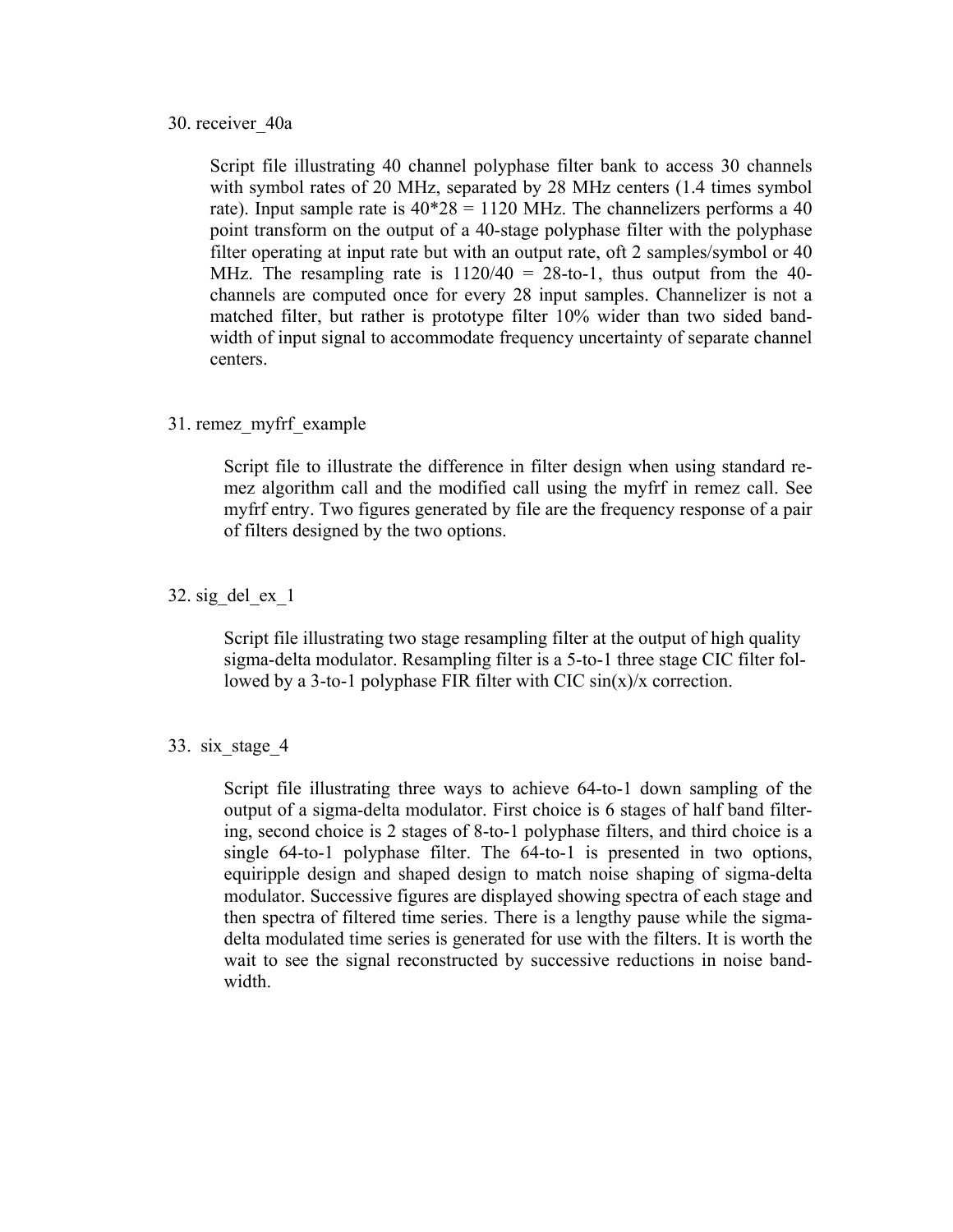#### 34. time\_10a

Script file to illustrate Farrow like continuous time delay engine formed by recursive all-pass filter coefficients. The polynomial description of the time delay coefficient sets are derived from a ten-path polyphase recursive all-pass filter bank designed by lineardesign\_2.

#### $35.$  tony  $c$

Script file that presents coefficients of two path recursive all-pass filter. Used as tony c(n\_order, w\_stop), where n\_order defines the number of poles which must be an odd positive integer and where w\_stop is the start of the stop band frequency normalized by the sample rate, fsmpl. A sample call would be tony  $c(7,0.30)$ .

#### 36. tonycxx

Script file called by tony des 2. This script file computes the coefficients of the two-path recursive all-pass filters. The file also applies the low-pass to low-pass transformation that converts the half-band filter to an arbitrary bandwidth filter. It also applies the low-pass to band-pass transformation that converts an arbitrary bandwidth low pass filter to a band pass filter. See tony des 2.

#### 37. tony\_des\_2

Graphical user interface (GUI) driven script file presents coefficients of twopath recursive all-pass filters. The two path filter options include half-band filters, an option to tune the half-band filter to an arbitrary bandwidth, an option to tune the filter to an arbitrary center frequency, and an option to zero pack the impulse response for iterated filter designs. Two figures are formed by tony des 2, the frequency response and the pole-zero diagram of the designed filter. The script file tony des 2 a second script file tonycxx.